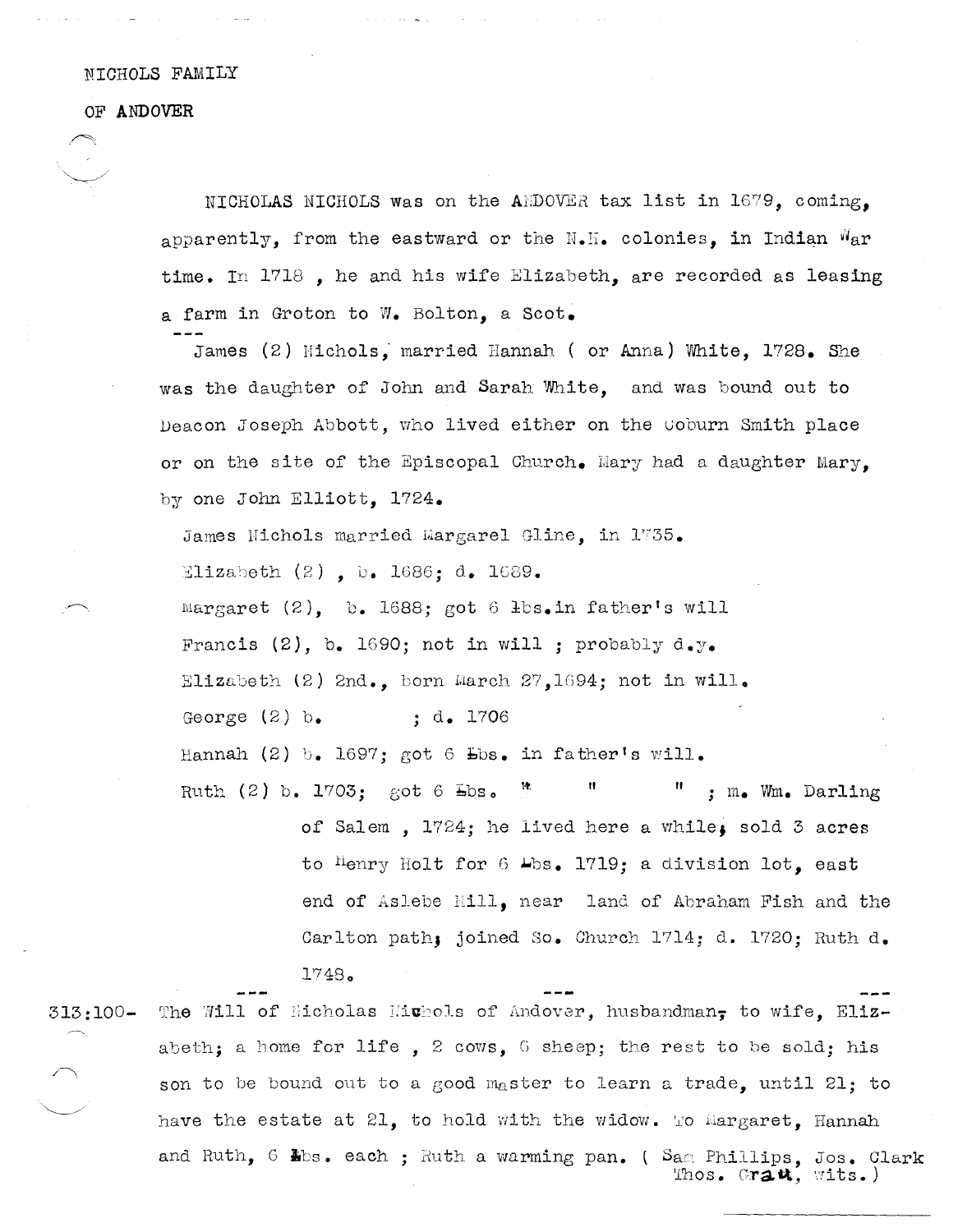James  $(2)$  ( Nicholas  $(1)$  Nichols and Anna White, had :-Hannah  $(3)$ , b. 1729  $S<sub>arah</sub> (3)$ , b. 1731 **James**  $(3)$ , b. 1733 Dorcas (3), b. 1735 Anna (3), b. 1737 Elizabeth (3), b. 1738; bpt. 1738 daughter born 1739 son born 1741

Hannah ( White ) Wichols joined the church , 1728; North Church, 1741.

-2.

NICHOLS family of Hawthorne.

William Nichols, born about 1599, and his wife, Mary, are the first recorded in this section. William died 1696. They had a son John, born 1641, who married Lydia ---. John is said to have built Ferncroft Inn. The old homestead was  $1/3$  of a mile north in the valley; the second house on a hill. William (1) reserved the old house for life, and it fell down later. Some say the old home was in South Danvers, the West Peabody part of Salem, and the second on the Topsfield-Middleton line. John (2), died 1700; having left a son:-

John (3), b. Jan. 14,1667; bapt. Jan. 14, 1668; m. Constance; she d. 1757; m. 2nd., Martha--. Had :-

Edward  $(4)$ , bpt. in Topsfield Ch., June 26,1692; m. Hannah ---Sam (4) b. 1715; got homestead; m. Abigail-Elliott; Nichols' land set off to Middleton, 1728. William said he lived on the Bartholomew farm, 42 years; between the Salem line and Ipswich River. Possibly the land lay by the pond in Topsfield. also.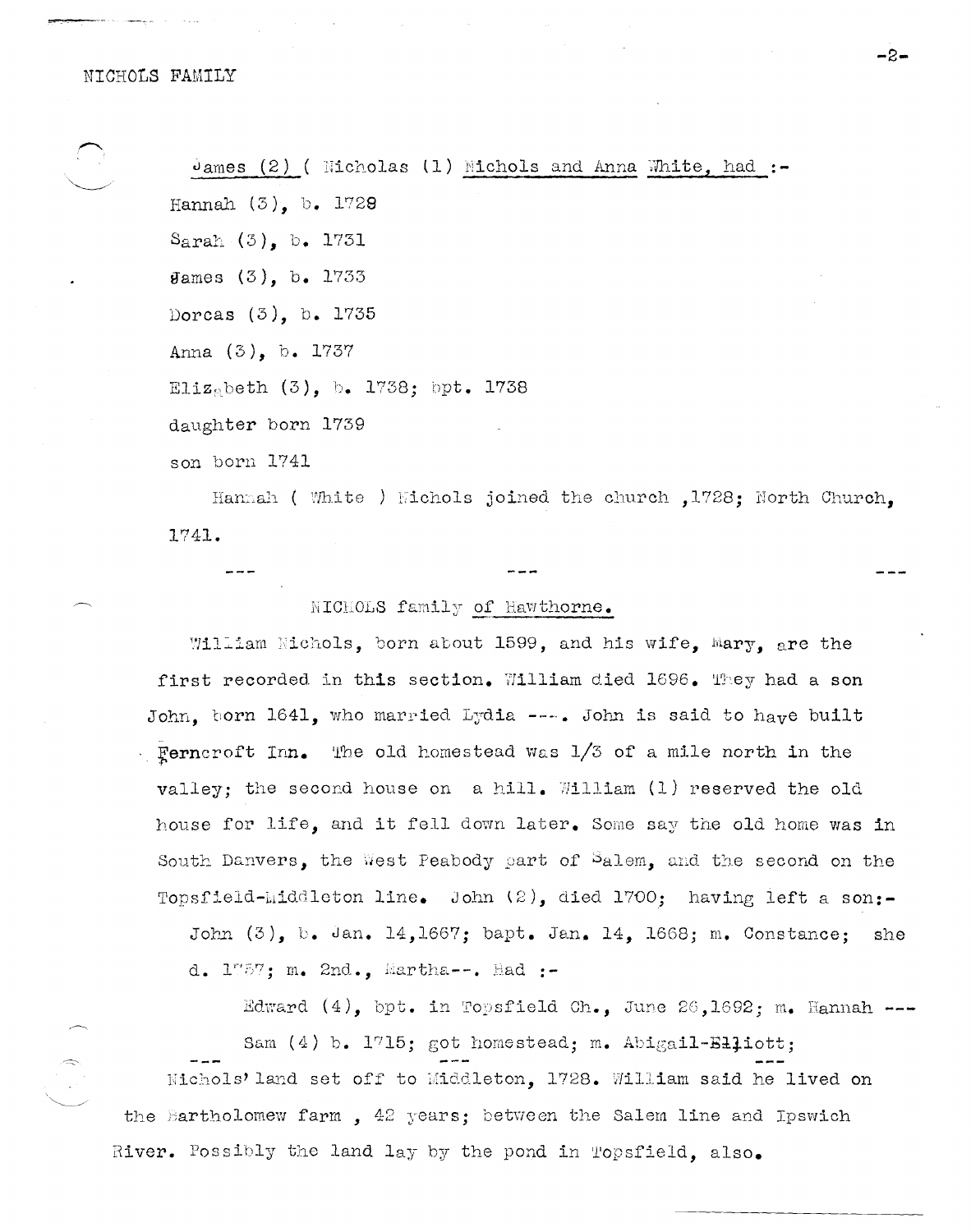Edward (4) Nichols ( John  $(3)$   $(2)$  Wm.  $(1)$  and Hannah, had Stephen (5), b. 1716; did he m. in 1753 Elizabeth Hutchins and have a 2nd wife, Hannah Richards? Stephen (6), b. 1755 ; did he m. Lois Bradstreet, 1778? Betsy  $(7)$ , b. 1784; m. Thos. Moss,Jr., Feb.20,1802

NICHOLS FAMILY of Topsfield.

 $W1$ LLIAM NICHOLS was in Salem. 1637. He was born, 1599, as is evident from a deposition made in  $1662$ , stating that he was then 63. He was given a grant in West Peabody, later part of Middleton, 1651. north of Bartholomew's first homestead. In his Will, made 1693. he mentions his wife, Mary. He built  $1/3$  of a mile north of  $\mathbf{F}$ erncroft Inn, later. He died in 169E, age 96.

In 1694 he made a deposition in Salem, that he had lived for  $42$  years on a farm he bought from Henry Bartholomew, which lay between Salem and Ipswich River. He paid tax rates in Salem for a time  $_{\text{q}}$ nd then in Topsfield, after the line was run between the towns. Children:-

John  $(2)$  born about 1641; m. Lydia Pitt; mentioned in father's will.

1700. Mary  $(2)$ , b.  $--$ ; m. Thomas Cave-( CASE later) of Topsfield. Hannah  $(2)$ ,  $b$ . ; m. Thomas Wilkins

John (2) Nichols and Lydia, had :-

Nilliam (3), b. 1663

Anna  $(3)$ , b. 1665 ; m. Frances Elliott

John  $(3)$ , b. Jan. 14, 1667-8; m. Constant--; ? 2nd w. Martha--; got homestead; died 1757. 'l'homas (3), b. 1670; went to Sutton

-3-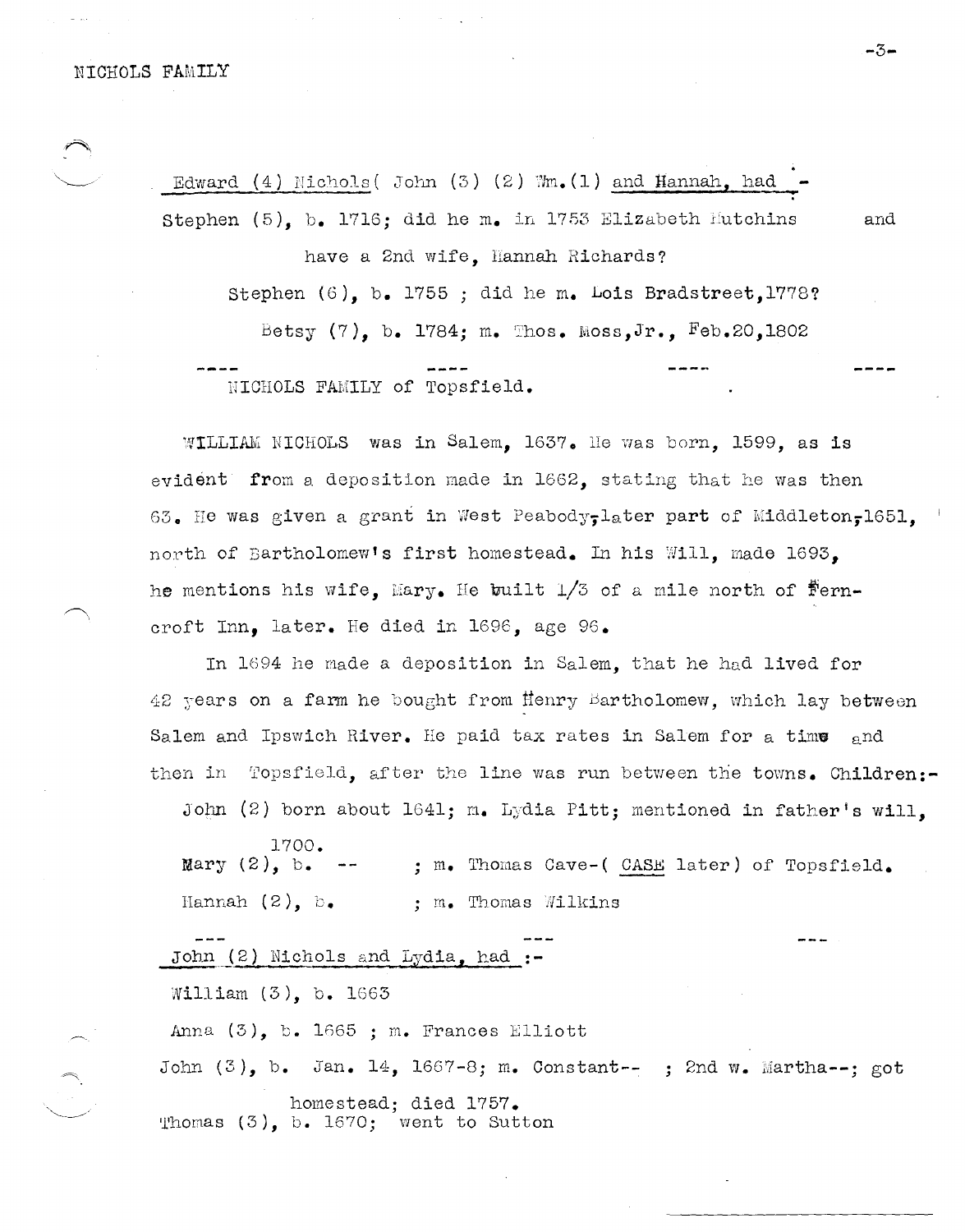Children of John  $(2)$  Nichols and wife Lydia,  $($  cont.):-Isaac  $(3)$ , b. 1673 ; not mentioned in Will, 1700. Lydia  $(3)$ , b. 1675; m. Aquila Wilkins Rachel  $(3)$ , b. 1677; m. Humphrey  $G$ ase Elizabeth (3), b. 1680; m. Thomas Brewer Ebenezer (3), b. 1685  $Margaret(3)$ 

In 1678 old William (1) had 180 acres. In June, 1679 he deeded 30 acres NW end to Isaac Burton, an adopted son, who lived with him 25 years. Burton built on a lot 40 rds. W of  $F$ erncroft Inn. Two days after the deed to Isaac, William deeded 180 acres of the rest, to his son, John (2) and his wife Lydia, reserving the home he lived in. From all accounts, John built the old "erncroft Inn. At any rate. his home was on the hill. The old homestead, which fell in. was in the valley. This was set off to Middleton in  $1728$ .

John  $(2)$  conveyed to his son-in-law, humphrey Case, a lot between the ice houses on the turnpike and  $f'$ erncroft. The cellar hole. marking the home site, can still be seen.

John (3) Nichols ( John (2) Mm. (1) and wife Constant, had :-John  $(4)$ , b.  $1$ "eb. 25, 1715 Edward (4)

Samuel (4) b. Feb. 25, 1715; m. Abigail Elliott, Nov. 17,1742; she d. 17591 he m. 2nd Anne White ; bought Burton ( Bustin') place 1757; 1777 he sold the two houses and 2 barns to  $C$ apt Israel Foster, a Beverly merchant. (  $I_{\texttt{S}a}_{\text{R}}$  c Giddings was once a tenant.)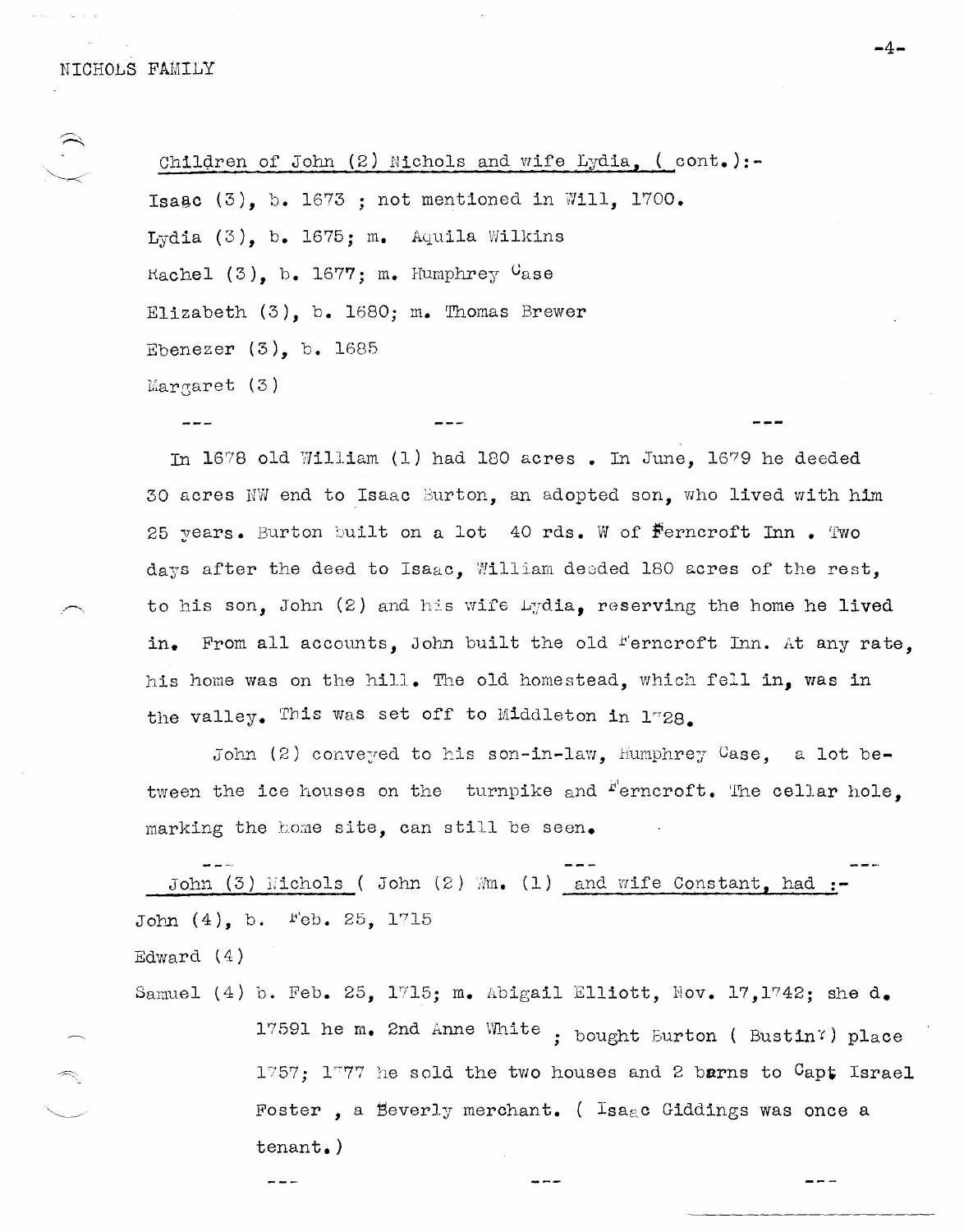Samuel (4) Nichols (John  $(3)$   $(2)$   $\mathbb{R}$ ,  $(1)$  and Abigail, had:-Sam  $(5)$ , b. 1743 Andrew  $(5)$ , b.  $\frac{1}{2}$  –

Andrew  $(6)$  :

 $Dr.$ ; 1st President Essex Institute( Nat'l Historical Society)

 $-$ 

William Nichols of Ipswich, (possibly of the Topsfield line ) a gunner in the privateersman " Flying Horse". - Capt. Samuel Chadwell. late commander- in the expedition to the "astward, refused to deliver or pay for a barrell of gunpowder to Ben Marsh. 1703.

Antiquarian 3:132-3 : John Nichols of Middleton married Feb. 20.1766. Elizabeth Averill  $(5)$ , daughter of Samuel Averill and Martha Clemens. born between 1742-1749.

Ebenezer Nichols married June 11, 1816, Susanne Averill (6), born March  $6.1798$ , daughter of Joseph Averill (5) of Middleton and Susan Pettingill of Andover.

3:169 - Widow Abigail Nichols one of the heirs of John Kempton of Salem. 1803, in conveygnce of the Estate to John Cabot. (Could be of William's line, somewhere.)

vol. 40 p.108: Case of Barling vs. Robert Michols. of Salem, receiver of Stolen Goods. (Who were Robert and his wife Ann?) Deposition of Mary French as to character of Robert's wife. who wished her to get fruits from her mistress. She told her she( the mistress) would not spare them, and that she,  $Mary$ , did not like to steal. Robert's wife said that if she her-

> many things. Sam Phillips said that Ann Nichols told him of things Dan Barling stole for her for milk and cake and bisuuit she would give him in exchange. She persuaded him to run away if discovered. or else he would be whipped.

self lived in such a fine house she would help a friend to

-5-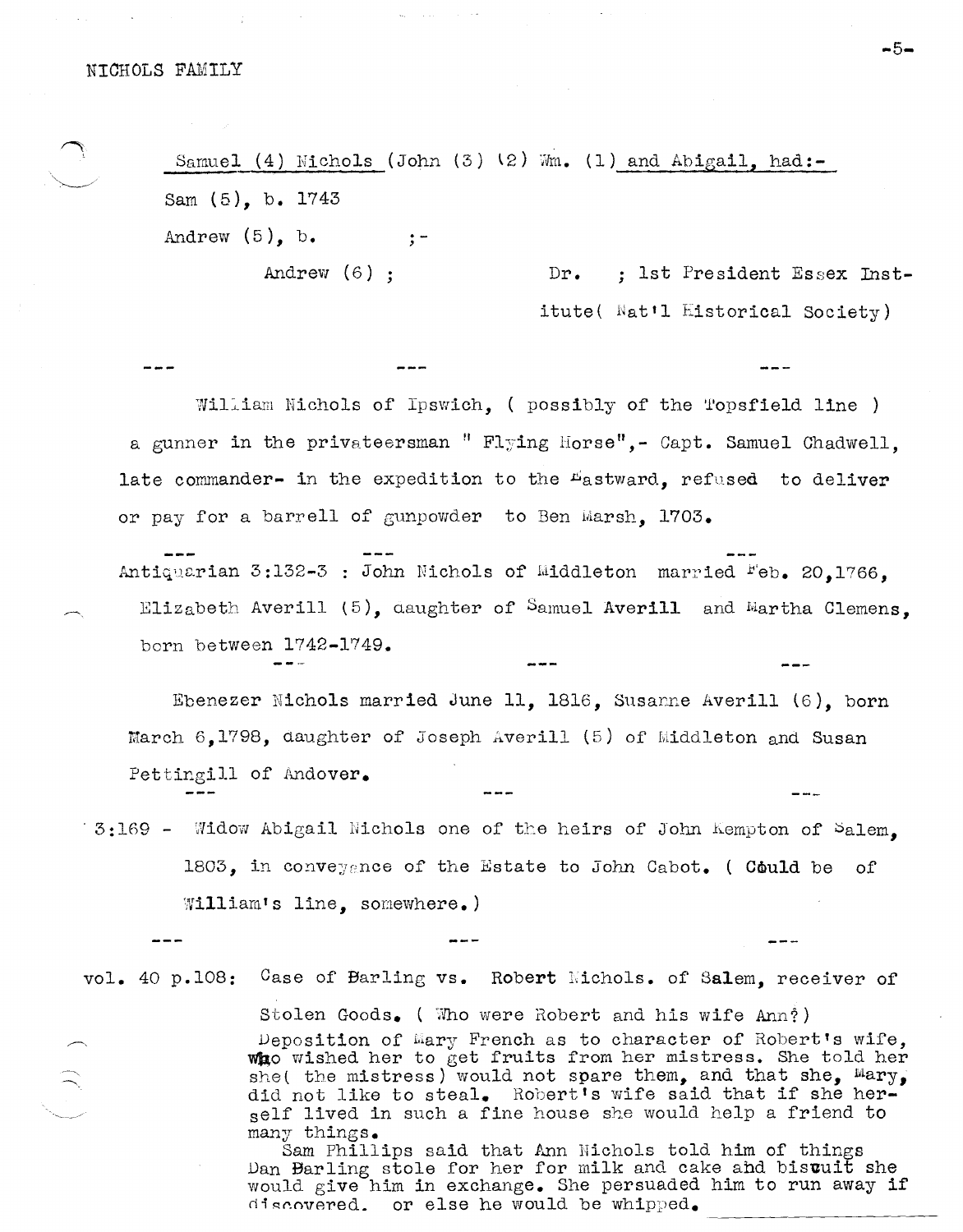RICHARD NICHOLS of READING, free in 1640, is said to have been<br>  $IPSWICH$  before 1663,  $I$ PS $\omega$ ICH before 1663, in  $\frac{1}{100}$   $\frac{1638}{1638}$  to 1648. From there he went to  $R_{e}$ auing, supposedly on the site of Lambert's farm. His wife was Annie--- who died 1692; Richard died *16ry4.* Their children were **:-** John  $(2)$ , b. 1658 ; free 1691; married Abigail "Aendall, dau. of Thomas and Rebecca, b. 1655; d. 1721. Thomas  $(2)$ , b. ; Capt. in King Phillip's War; free 1684; Deacon of Reading: m. Rebecca Eaton 1680: d. 1737 James (2)  $Richard (2)$ Mary  $(2)$ , Hannah (2) John (2) Nichols (Richard (1) and Abigail Kendall, had :-John (3), b. 1677 Richard (3), b. 1679; d.y. Richard (3), 2nd., b. 1682 Thomas (3 ) ; free 1691; did he m. Mary Poole of Reading, 1682? she b. 1662. m. Samuel Lamson 1676; d. in Reading 1692. Kendall  $(3)$ , b. 1686; d. in Newport R.I. 1767 James (3), b. 1688 Nathe  $(3)$ , b. 1691; did he go to Framingham and m. Isabel  $H_{AY}$ 1715? /3<br>Abigail (3), b. 1694 ; ( good wife for Capt. W. Fļint; m. 1728 at 19); **Rendall (4).**<br>Sam (3), b. 1696 ; did he go to <sup>G</sup>roton 1742 and did he m. Mary Bancroft or was it a son Sam  $(4)$  ?  $B$ en  $(3)$ , b. 1699 Joseph (3), b. 1702

 $-6-$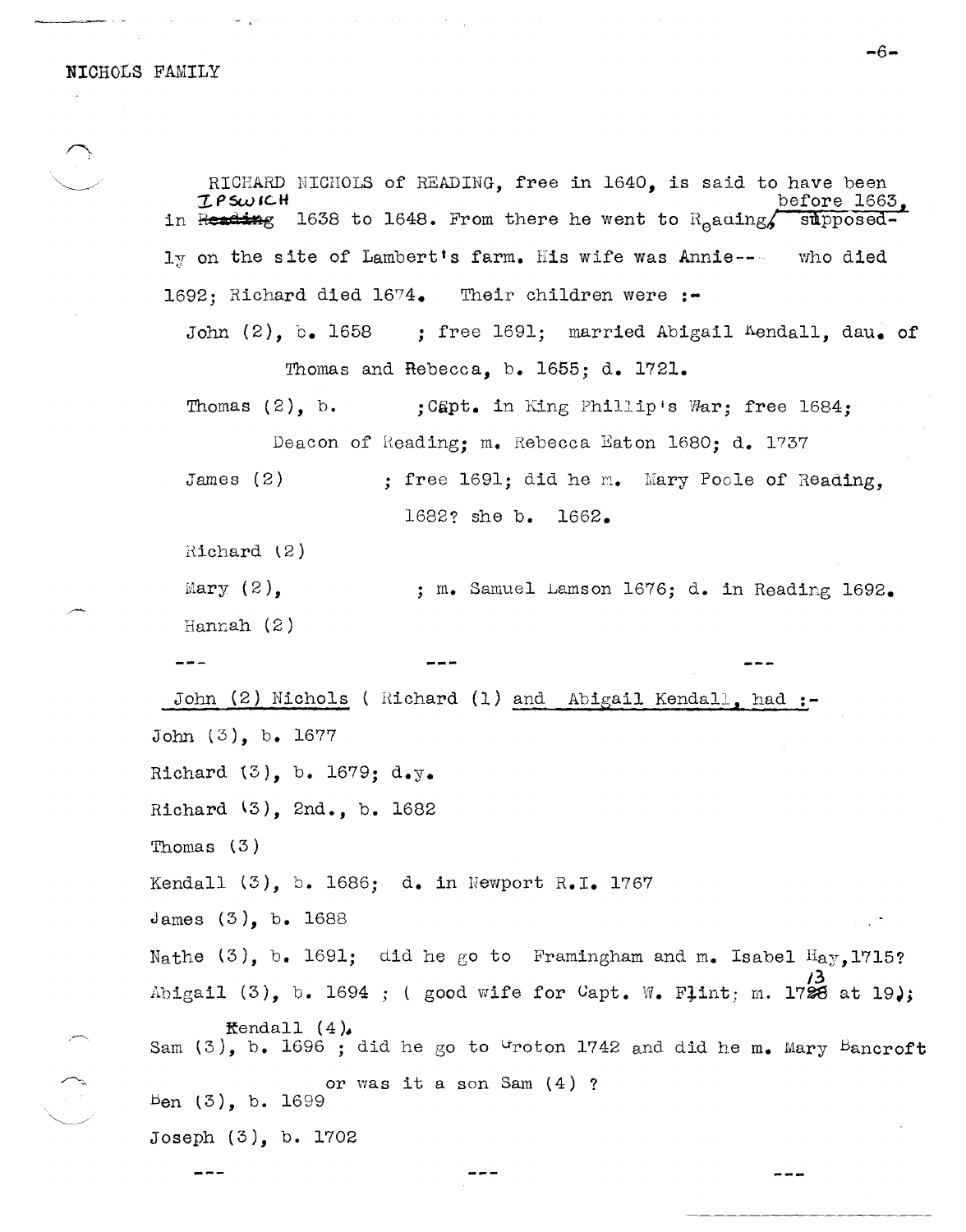**8apt.** Thomas(2) Nichols ( Richard (1) and Rebecca Eaton, had **:-** Daniel (3), b. 1707; m. 1729 Elizabeth Batchelder; had  $Kebecca$  (3) Ebenezer (3) Judith  $(3)$ Abigail (3) Elizabeth (3) Elizabeth  $(4)$  - 111. Amos Pierson ; ( did SHE m. Amos Pierson?) Timothy (3), b. 1702 ; did he have a wife Hannah Perkins of Amherst,  $1728$ ? ; had  $-$ Timothy  $(4)$ , b. 1731; m. <sup>M</sup>ehitabel Wister of Amherst, N.H. Daniel (3) Eichols ( $C$ apt. Tom (2) Richard (1) and Eliz. Batchelder, had: Daniel (4) Elizabeth (4), b. 1732; m. Amos Pierson. Dedynian  $(4)$ Amos (4) Esther  $(4)$ Abigail (4) Timothy  $(3)$  Nichols (Capt. Tom  $(2)$  Rich.  $(1)$  and Hannah Perkins, had:tlephziba (4), b. 1'727 Hannah  $(4)$ , b. 1729 Timothy  $(4)$ , b. 1731; m. Mehitabel Wister 1751; she b. 1727; he was in cavalry during French War; was at seige of Quebec, where he died 1789. Thomas  $(4)$ , b. 1731; twin to Timothy; was with him in war; m. Charity Eaton, 1767.<br>--- Sarah (4).b. 1737 Sarah (4),b. 1'737 **---** Lucy (4), b.1'743; m. John Wi1kson. Moses  $(4)$ , **b.** 1740; a Doctor; did he m. Lucy Furbush of Andover,1784? to Cahada later.

**-7-**